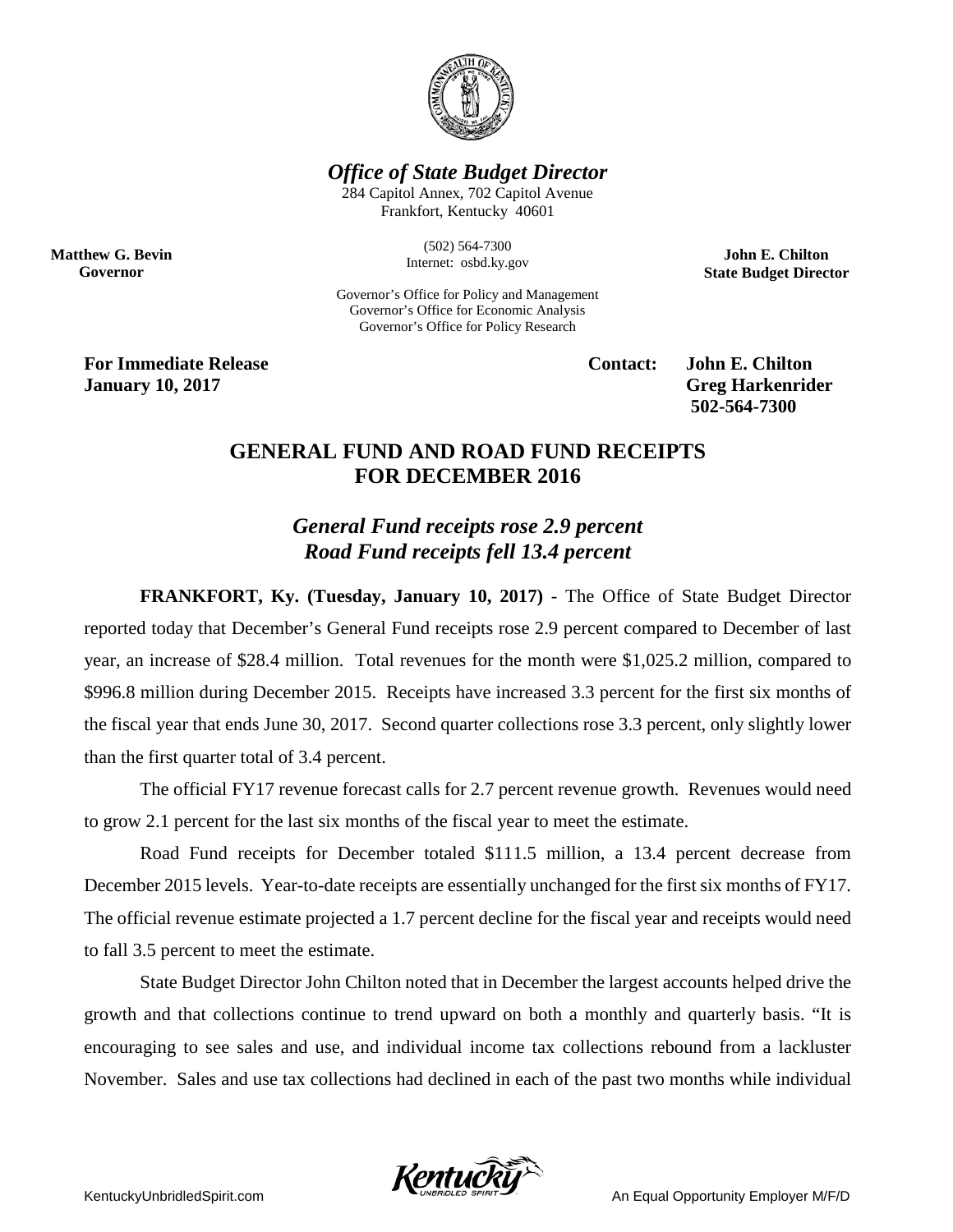income tax receipts grew less than one percent in November. General Fund receipts have increased in five of the six months this fiscal year and been steady in each of the first two quarters, growing 3.4 and 3.3 percent, respectively. Looking at receipts on a quarterly basis, we have had growth in 25 of the past 26 quarters. We will continue to monitor receipts as well as the economic conditions of the Commonwealth."

Among the major accounts:

- Sales and use tax receipts rose 2.8 percent in December and have increased 1.8 percent for the year.
- Corporation income tax receipts decreased 7.6 percent but are up 19.7 percent for the year.
- Individual income tax collections rose 2.0 percent in December on the strength of estimated payments. Year-to-date collections in this account have increased 4.3 percent.
- Property tax collections fell 7.1 percent but are up 3.7 percent for the year.
- Cigarette tax receipts declined 16.1 percent in December. For the first six months of the year collections have decreased 3.5 percent.
- Coal severance tax receipts decreased 16.8 percent in December and have fallen 30.7 percent for the year.

Road Fund receipts fell 13.4 percent, or \$17.3 million, in December due primarily to a timing issue in motor vehicle usage tax collections. Receipts for the month were \$111.5 million compared to \$128.8 million last December. Receipts are unchanged through the first six months of the year. Second quarter collections fell 3.6 percent, offsetting the 3.6 percent increase seen in Q1. Official Road Fund estimates call for a decrease in revenues of 1.7 percent for the fiscal year. Based on year-to-date tax collections, revenues can decline 3.5 percent for the remainder of FY17 to meet the estimate. Chilton noted that while the large decline in motor vehicle usage tax collections was not unexpected, motor fuels receipts were a pleasant surprise. The 8.1 percent increase in this account was the largest since March 2013. Among the accounts, motor fuels receipts rose 8.1 percent in December, and are up 2.2 percent for the first six months. Motor vehicle usage revenue fell 34.1 percent in December and has decreased 1.7 percent year-to-date. License and privilege receipts decreased 30.6 percent for the month and are down 2.2 percent for the year.

-30-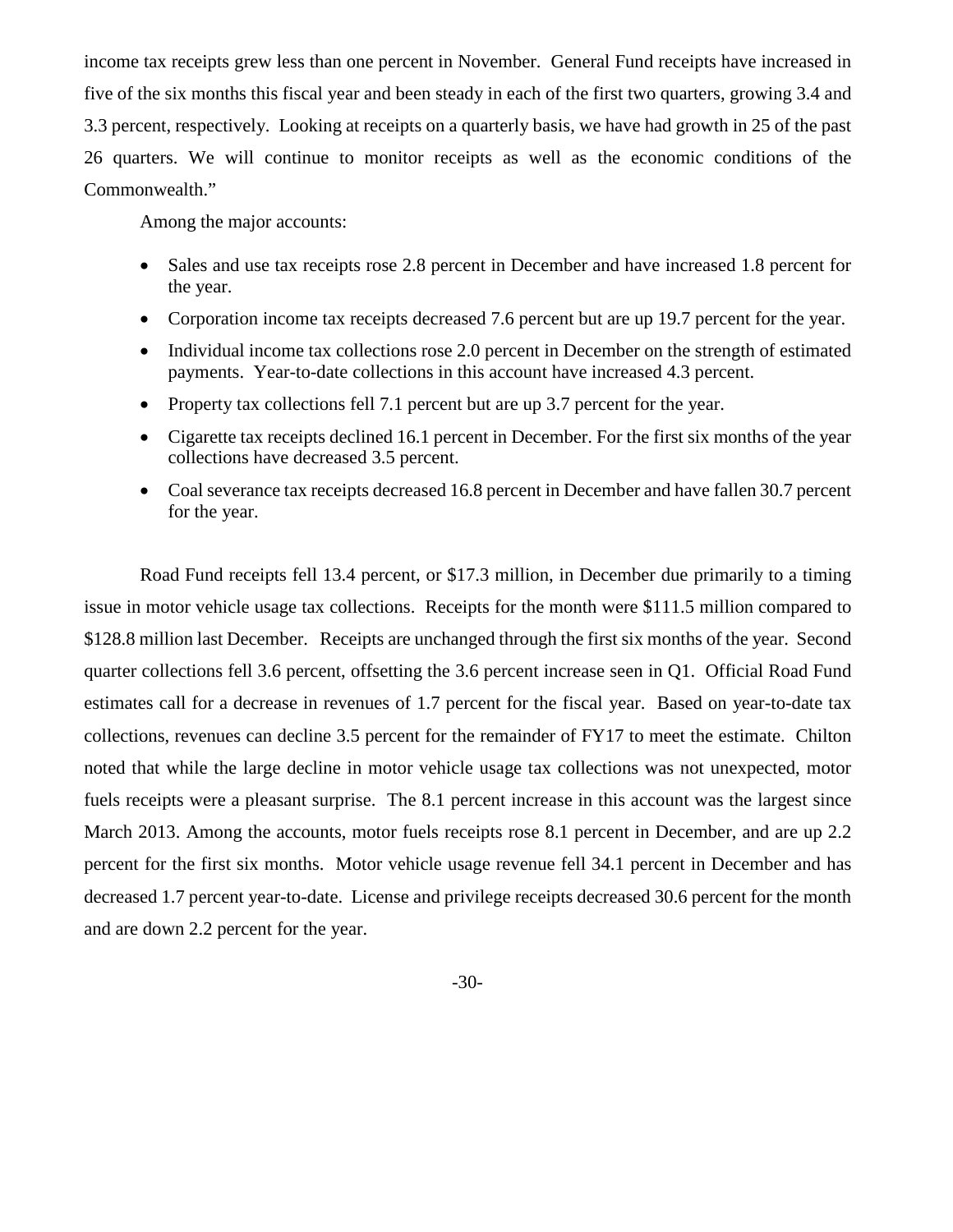## KENTUCKY STATE GOVERNMENT REVENUE 1. GENERAL FUND REVENUE

|                                             | <b>DECEMBER</b><br>2016  | <b>DECEMBER</b><br>2015  | % Change                  | <b>JULY THROUGH DECEMBER</b><br>FY 2017 | FY 2016                  | % Change           |
|---------------------------------------------|--------------------------|--------------------------|---------------------------|-----------------------------------------|--------------------------|--------------------|
| <b>TOTAL GENERAL FUND</b>                   | \$1,025,238,525          | \$996,796,879            | 2.9%                      | \$5,239,517,779                         | \$5,070,353,237          | 3.3%               |
| <b>Tax Receipts</b>                         | \$986,550,196            | \$975,120,039            | 1.2%                      | \$5,058,625,079                         | \$4,895,844,064          | 3.3%               |
| Sales and Gross Receipts                    | \$337,169,552            | \$328,259,892            | 2.7%                      | \$2,038,131,133                         | \$2,006,635,573          | 1.6%               |
| <b>Beer Consumption</b>                     | 516.603                  | 552,510                  | $-6.5%$                   | 3,251,869                               | 3,489,346                | $-6.8%$            |
| <b>Beer Wholesale</b>                       | 5,242,130                | 4,382,639                | 19.6%                     | 31,643,777                              | 32,496,745               | $-2.6%$            |
| Cigarette                                   | 16,827,439               | 20,048,905               | $-16.1%$                  | 111,653,427                             | 115,676,724              | $-3.5%$            |
| <b>Distilled Spirits Case Sales</b>         | 18,933                   | 11,975                   | 58.1%                     | 79,472                                  | 70,761                   | 12.3%              |
| Distilled Spirits Consumption               | 1,716,715                | 1,179,713                | 45.5%                     | 7,366,519                               | 6,659,556                | 10.6%              |
| <b>Distilled Spirits Wholesale</b>          | 5,313,915                | 3,394,117                | 56.6%                     | 22,473,650                              | 19,800,979               | 13.5%              |
| Insurance Premium<br>Pari-Mutuel            | 66,428<br>290,317        | 99,792<br>256,408        | $-33.4%$<br>13.2%         | 46,753,081<br>2,131,495                 | 45,879,260<br>1,773,611  | 1.9%<br>20.2%      |
| Race Track Admission                        | 14,456                   | 13,201                   | 9.5%                      | 106,418                                 | 132.854                  | $-19.9%$           |
| Sales and Use                               | 297,430,983              | 289,388,404              | 2.8%                      | 1,759,451,644                           | 1,727,701,719            | 1.8%               |
| Wine Consumption                            | 396,928                  | 441,625                  | $-10.1%$                  | 1,658,248                               | 1,648,047                | 0.6%               |
| Wine Wholesale                              | 2,291,063                | 1,496,939                | 53.0%                     | 9,326,819                               | 8,327,708                | 12.0%              |
| <b>Telecommunications Tax</b>               | 5,305,486                | 5,398,951                | $-1.7%$                   | 31,362,796                              | 32,259,763               | $-2.8%$            |
| <b>Other Tobacco Products</b>               | 1,738,156                | 1,594,712                | 9.0%                      | 10,870,076                              | 10,712,488               | 1.5%               |
| Floor Stock Tax                             | 0                        | 0                        | $\overline{a}$            | 1,841                                   | 6,012                    | $-69.4%$           |
| License and Privilege                       | \$590.387                | \$561,344                | 5.2%                      | (\$726,463)                             | \$1,889,275              | $-138.5%$          |
| Alc. Bev. License Suspension                | 32,750                   | 13,176                   | 148.6%                    | 235,703                                 | 236,901                  | $-0.5%$            |
| <b>Corporation License</b>                  | 4,694                    | 39,635                   | $-88.2%$                  | (7, 438)                                | 70,318                   |                    |
| <b>Corporation Organization</b>             | 1,200<br>8,856           | 0<br>10,770              | ---<br>$-17.8%$           | 923,197                                 | 91,685<br>87,111         | 906.9%<br>$-23.2%$ |
| Occupational Licenses<br>Race Track License | 52,500                   | 52,500                   | 0.0%                      | 66,904<br>181,475                       | 212,500                  | $-14.6%$           |
| <b>Bank Franchise Tax</b>                   | 436,844                  | 401,469                  | 8.8%                      | (2,480,569)                             | 864,332                  |                    |
| Driver License Fees                         | 53.544                   | 43,793                   | 22.3%                     | 354.266                                 | 326,428                  | 8.5%               |
|                                             |                          |                          |                           |                                         |                          |                    |
| <b>Natural Resources</b>                    | \$11,392,890             | \$13,015,591             | $-12.5%$                  | \$65,243,389                            | \$90,152,012             | $-27.6%$           |
| Coal Severance                              | 8,369,156                | 10,053,935               | -16.8%                    | 50,023,771                              | 72,215,660               | $-30.7\%$          |
| Oil Production                              | 387,356                  | 351,333                  | 10.3%                     | 2,447,879                               | 2,858,408                | $-14.4%$           |
| <b>Minerals Severance</b>                   | 1,918,596                | 1,781,385                | 7.7%                      | 10,023,699                              | 10,687,890               | $-6.2%$            |
| Natural Gas Severance                       | 717,781                  | 828,937                  | $-13.4%$                  | 2,748,040                               | 4,390,054                | $-37.4%$           |
| Income                                      | \$502,437,346            | \$490,113,889            | 2.5%                      | \$2,527,262,083                         | \$2,376,584,050          | 6.3%               |
| Corporation                                 | 90.308.879               | 97.768.898               | $-7.6%$                   | 271,720,629                             | 226.925.277              | 19.7%              |
| Individual                                  | 382,204,470              | 374,734,044              | 2.0%                      | 2,158,191,451                           | 2,069,454,809            | 4.3%               |
| <b>Limited Liability Entity</b>             | 29,923,997               | 17,610,947               | 69.9%                     | 97,350,003                              | 80,203,965               | 21.4%              |
| Property                                    | \$127,860,298            | \$137,652,763            | $-7.1%$                   | \$394,238,159                           | \$380,338,302            | 3.7%               |
| <b>Building &amp; Loan Association</b>      | (1,261)                  | (11,602)                 | $\overline{a}$<br>$-5.3%$ | 15,372                                  | (11, 881)<br>195,484,118 | $---$              |
| General - Real<br>General - Tangible        | 80,991,882<br>37,959,689 | 85,540,423<br>45,853,068 | $-17.2%$                  | 198,670,874<br>134,550,736              | 131,017,499              | 1.6%<br>2.7%       |
| Omitted & Delinquent                        | 5,260,775                | 2,963,425                | 77.5%                     | 9,309,675                               | 3,785,168                | 146.0%             |
| <b>Public Service</b>                       | 3,136,540                | 2,909,319                | 7.8%                      | 50,748,275                              | 49,097,477               | 3.4%               |
| Other                                       | 512,674                  | 398,130                  | 28.8%                     | 943,227                                 | 965,921                  | $-2.3%$            |
| Inheritance Tax                             | \$5,342,808              | \$3,596,477              | 48.6%                     | \$22,584,767                            | \$27,908,639             | $-19.1%$           |
| Miscellaneous                               | \$1,756,915              | \$1,920,083              | $-8.5%$                   | \$11.892.010                            | \$12,336,211             | $-3.6%$            |
| <b>Legal Process</b>                        | 926,843                  | 1,071,528                | $-13.5%$                  | 6,585,246                               | 7,322,395                | $-10.1%$           |
| T. V. A. In Lieu Payments                   | 830,072                  | 848,556                  | $-2.2%$                   | 5,262,981                               | 5,028,475                | 4.7%               |
| Other                                       | 0                        | 0                        | $---$                     | 43,784                                  | (14, 659)                |                    |
| <b>Nontax Receipts</b>                      | \$38,542,390             | \$21,581,875             | 78.6%                     | \$178,641,631                           | \$170,753,273            | 4.6%               |
| <b>Departmental Fees</b>                    | 1,822,283                | 1,847,718                | $-1.4%$                   | 7,448,660                               | 7,921,966                | $-6.0\%$           |
| <b>PSC Assessment Fee</b>                   | (180)                    | 356                      | $\qquad \qquad \cdots$    | 13,031,320                              | 10,868,310               | 19.9%              |
| Fines & Forfeitures                         | 1,367,303                | 1,513,062                | $-9.6%$                   | 9,296,389                               | 10,622,994               | $-12.5%$           |
| Income on Investments<br>Lottery            | (121, 459)<br>20,000,000 | (102, 126)<br>18,500,000 | ---<br>8.1%               | (327,005)<br>118, 127, 129              | (422,082)<br>110,278,429 | 7.1%               |
| Sale of NO <sub>x</sub> Credits             | 0                        | 0                        | $---$                     | $\Omega$                                | 0                        |                    |
| Miscellaneous                               | 15,474,443               | (177, 135)               |                           | 31,065,138                              | 31,483,656               | $-1.3%$            |
| Redeposit of State Funds                    | \$145,939                | \$94,964                 | 53.7%                     | \$2,251,069                             | \$3,755,900              | $-40.1%$           |